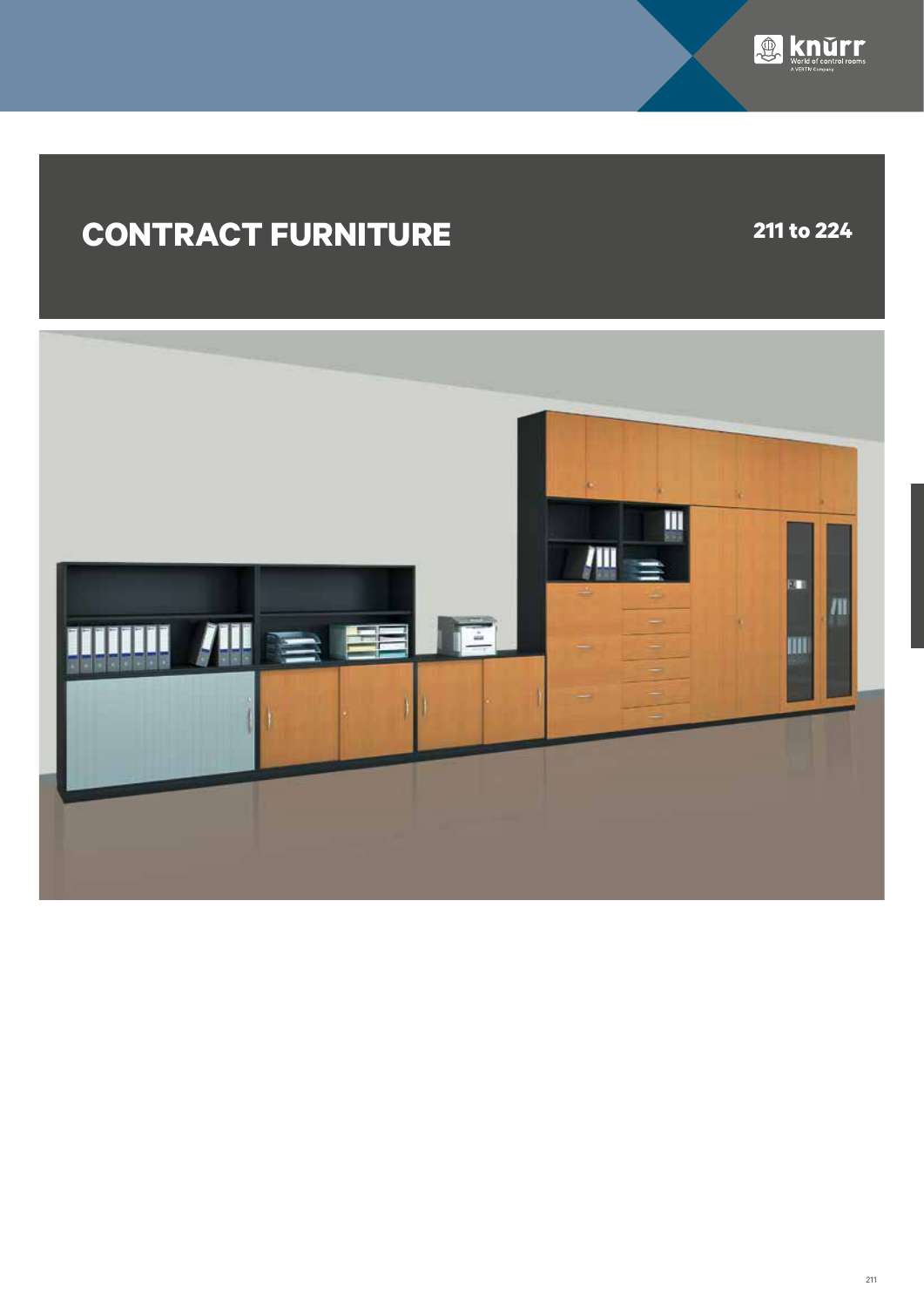## **Knürr Cabinets**

Premium in every Detail

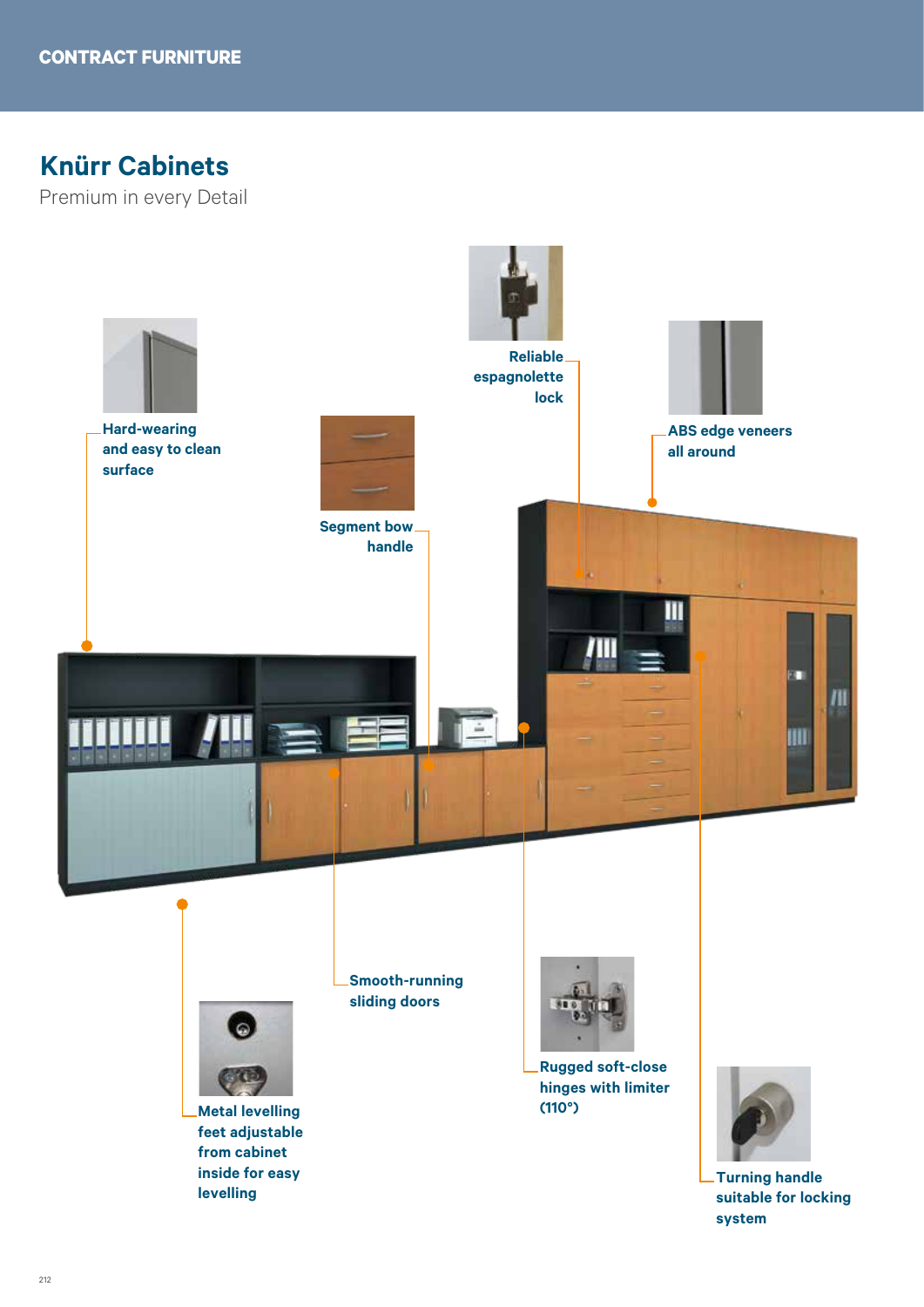

#### **INDIVIDUALLY CONFIGURABLE LOCKING SYSTEM**

- General Master Key (GMK) for all locking categories.
- Changeable cylinder system.
- Allows future customization.







- The contoured key profile ensures a high technical copy protection, owing to a testing unit both at lock and cylinder.
- Combines within the locking system.
- Sophisticated system with attractive value-for-money.
- Highest product quality and reliability for long-term use.

#### **Finishes:**





Design .1 light grey (On request .7 ESD light grey)

ш





Design .5 beech Individual finishes optional (on request)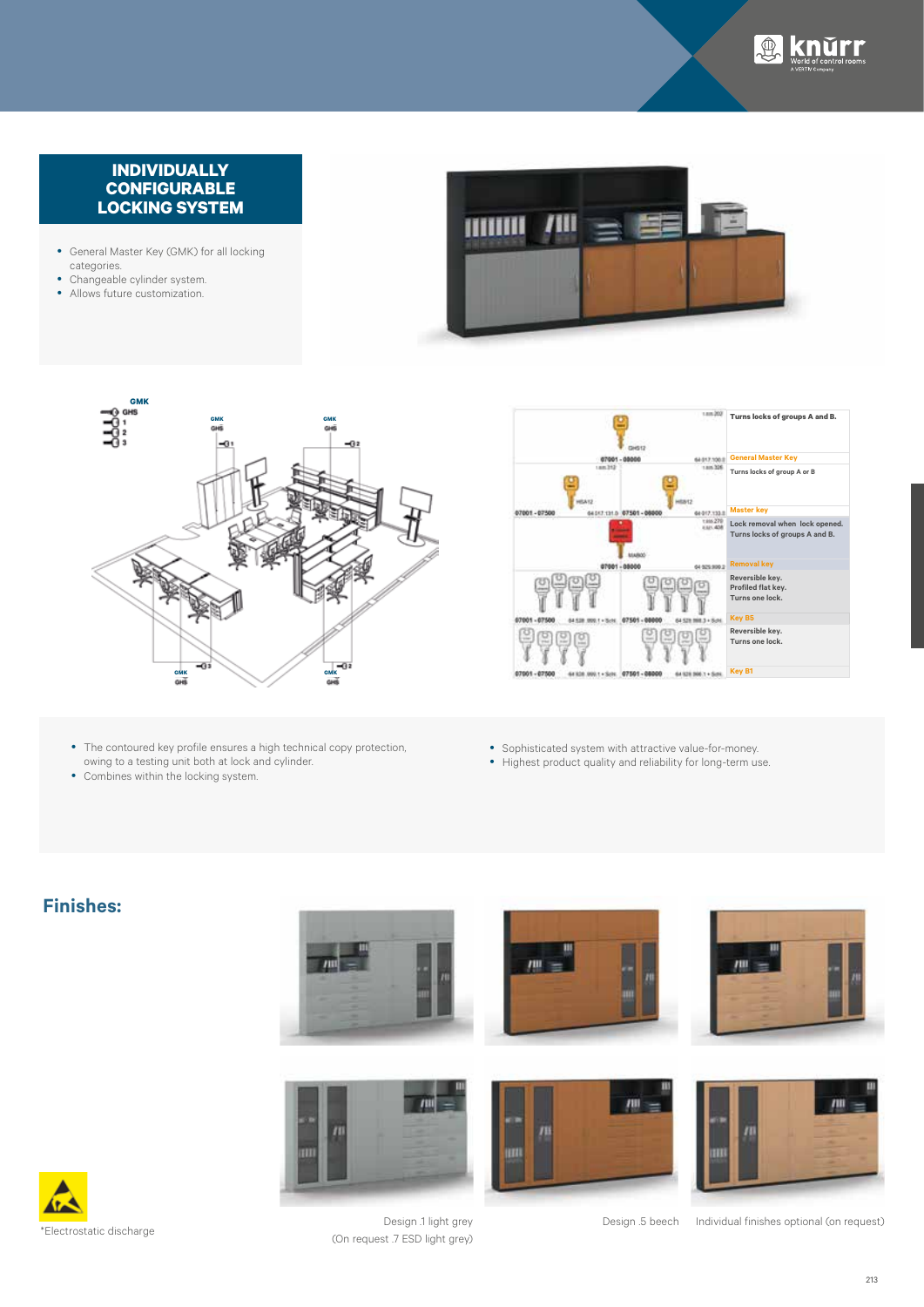## **Knürr Cabinets**

Order system – Double door cabinets

#### **Wall-standing cabinet with double doors / Glass door cabinet 2 FH / 3 FH / 5 FH**

- Completely bonded and doweled corpus made of melamin resin coated chipboards according to EN 14332
- All-around, pre-assembled pedestal with metal levelling feet to compensate surface irregularities
- Slotted, bonded back panel, 13 mm thick, as decorative rear
- Doors with metal strap hinge with
- softclose-automatic, opening angle 110° • Espagnolette lock with cremone bolt and alternating cylinder (compatible with locking systems )
- Edges 2 mm ABS, rounded
- Metal shelf (see order chart) RAL 9011 black, adjustable in 32 mm grid, load capacity 75 kg/qm for all compartments
- With glass double doors: Optional partial glass door: chipboard door with 4mm safety glass infill
- y **Colour**
	- **Final digit of order number .1:** y Fully light grey
	- **Final digit of order number .5:** y Body RAL 7021 black grey
	- Beech décor front
- **•** Supply schedule
	- 1 wall standing cabinet with hinged door **With glass door:**
	- 1 wall standing cabinet with partially
- glassed door
- **•** How supplied
	- Assembled
- y **Please note**
	- The doors with the knob are always right hinged (RA) in standard. Left hinged doors (LA) on request.

| W    | н    | <b>No. of shelves</b> | FH             | <b>Type</b>       | <b>Order no. (D 430)</b> | <b>Order no. (D 650)</b> | <b>UP</b> |
|------|------|-----------------------|----------------|-------------------|--------------------------|--------------------------|-----------|
| 500  | 772  | 1                     | $\overline{2}$ | door              | 00.321.400.x             | 00.321.600.x             | 1 unit    |
| 800  | 772  | 1                     | $\overline{2}$ | double door       | 00.321.401.x             | 00.321.601.x             | 1 unit    |
| 1000 | 772  | 1                     | $\overline{2}$ | double door       | 00.321.402.x             | 00.321.602.x             | 1 unit    |
| 1200 | 772  | 1                     | $\overline{2}$ | double door       | 00.321.403.x             | 00.321.603.x             | 1 unit    |
| 500  | 1352 | $\overline{2}$        | 3              | door              | 00.321.404.x             | 00.321.604.x             | 1 unit    |
| 800  | 1352 | $\overline{2}$        | 3              | double door       | 00.321.405.x             | 00.321.605.x             | 1 unit    |
| 1000 | 1352 | $\overline{2}$        | 3              | double door       | 00.321.406.x             | 00.321.606.x             | 1 unit    |
| 1200 | 1352 | $\overline{2}$        | 3              | double door       | 00.321.407.x             | 00.321.607.x             | 1 unit    |
| 500  | 2064 | 4                     | 5              | door              | 00.321.408.x             | 00.321.608.x             | 1 unit    |
| 800  | 2064 | 4                     | 5              | double door       | 00.321.409.x             | 00.321.609.x             | 1 unit    |
| 1000 | 2064 | 4                     | 5              | double door       | 00.321.410.x             | 00.321.610.x             | 1 unit    |
| 1200 | 2064 | 4                     | 5              | double door       | 00.321.411.x             | 00.321.611.x             | 1 unit    |
| 500  | 772  | $\mathbf{1}$          | $\overline{2}$ | glass door        | 00.321.420.x             | 00.321.620.x             | 1 unit    |
| 800  | 772  | 1                     | $\overline{2}$ | glass double door | 00.321.421.x             | 00.321.621.x             | 1 unit    |
| 1000 | 772  | 1                     | $\overline{2}$ | glass double door | 00.321.422.x             | 00.321.622.x             | 1 unit    |
| 1200 | 772  | 1                     | $\overline{2}$ | glass double door | 00.321.423.x             | 00.321.623.x             | 1 unit    |
| 500  | 1352 | $\overline{2}$        | 3              | glass door        | 00.321.424.x             | 00.321.624.x             | 1 unit    |
| 800  | 1352 | $\overline{2}$        | 3              | glass double door | 00.321.425.x             | 00.321.625.x             | 1 unit    |
| 1000 | 1352 | $\overline{2}$        | 3              | glass double door | 00.321.426.x             | 00.321.626.x             | 1 unit    |
| 1200 | 1352 | $\overline{2}$        | 3              | glass double door | 00.321.427.x             | 00.321.627.x             | 1 unit    |
| 500  | 2064 | 4                     | 5              | glass door        | 00.321.428.x             | 00.321.628.x             | 1 unit    |
| 800  | 2064 | 4                     | 5              | glass double door | 00.321.429.x             | 00.321.629.x             | 1 unit    |
| 1000 | 2064 | 4                     | 5              | glass double door | 00.321.430.x             | 00.321.630.x             | 1 unit    |
| 1200 | 2064 | 4                     | 5              | glass double door | 00.321.431.x             | 00.321.631.x             | 1 unit    |





500 x 2064 mm (Picture: 5 OH) 800 x 2064 mm (Picture: 5 OH)





1000 x 2064 mm (Picture: 5 OH)

1200 x 2064 mm (Picture: 5 OH)





500 x 2064 mm (Picture: 5 OH)

800 x 2064 mm (Picture: 5 OH)





1000 x 2064 mm (Picture: 5 OH)

1200 x 2064 mm (Picture: 5 OH)



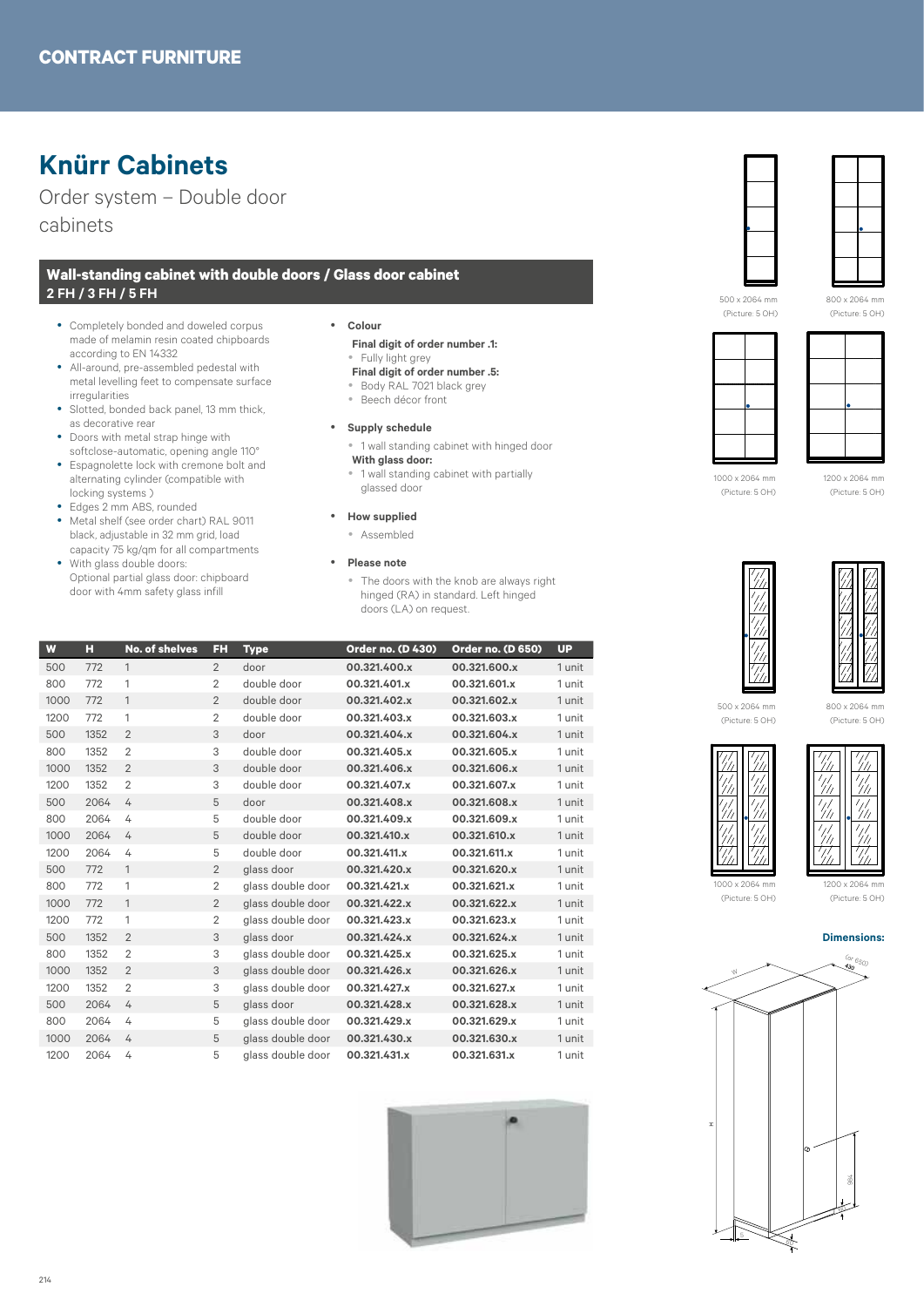

#### **Stackable cabinet with double doors 2 FH / 3 FH**

- Completely bonded and doweled corpus made of melamin resin coated chipboards according to EN 14332
- Slotted, bonded back panel, 13 mm thick, as decorative rear
- Doors with metal strap hinge with softclose-automatic, opening angle 110°
- y Espagnolette lock with cremone bolt and alternating cylinder (compatible with locking systems )
- Edges 2mm ABS, rounded
- Metal shelf (see order chart) RAL 9011 black, adjustable in 32 mm grid, load capacity 75 kg/qm for all compartments
- With glass double doors: Optional partial glass door: chipboard door with 4mm safety glass infi

#### y **Colour Final digit of order number .1:**

- Fully light grey **Final digit of order number .5:**
- Body RAL 7021 black grey
- Beech décor front
- **•** Supply schedule
	- 1 stackable cabinet with hinged door • 1 wall standing cabinet with partially glassed doors
- **•** How supplied
	- Assembled
- **•** Please note
	- The doors with the knob are always right hinged (RA) in standard. Left hinged doors (LA) on request.
	- Please also ask for further accessories such as clothes rails.

| W    | н    | No. of shelves | FH             | <b>Type</b>       | <b>Order no. (D 430)</b> | <b>Order no. (D 650)</b> | <b>UP</b> |
|------|------|----------------|----------------|-------------------|--------------------------|--------------------------|-----------|
| 500  | 712  | 1              | $\overline{2}$ | door              | 00.321.412.x             | 00.321.612.x             | 1 unit    |
| 800  | 712  | 1              | $\overline{2}$ | double door       | 00.321.413.x             | 00.321.613.x             | 1 unit    |
| 1000 | 712  | $\mathbf{1}$   | $\overline{2}$ | double door       | 00.321.414.x             | 00.321.614.x             | 1 unit    |
| 1200 | 712  | 1              | $\overline{2}$ | double door       | 00.321.415.x             | 00.321.615.x             | 1 unit    |
| 500  | 1292 | $\overline{2}$ | 3              | door              | 00.321.416.x             | 00.321.616.x             | 1 unit    |
| 800  | 1292 | $\overline{2}$ | 3              | double door       | 00.321.417.x             | 00.321.617.x             | 1 unit    |
| 1000 | 1292 | $\overline{2}$ | 3              | double door       | 00.321.418.x             | 00.321.618.x             | 1 unit    |
| 1200 | 1292 | $\overline{2}$ | 3              | double door       | 00.321.419.x             | 00.321.619.x             | 1 unit    |
| 500  | 712  | $\mathbf{1}$   | $\overline{2}$ | glass door        | 00.321.432.x             | 00.321.632.x             | 1 unit    |
| 800  | 712  | 1              | $\overline{2}$ | glass double door | 00.321.433.x             | 00.321.633.x             | 1 unit    |
| 1000 | 712  | 1              | $\overline{2}$ | glass double door | 00.321.434.x             | 00.321.634.x             | 1 unit    |
| 1200 | 712  | 1              | 2              | glass double door | 00.321.435.x             | 00.321.635.x             | 1 unit    |
| 500  | 1292 | $\mathfrak{D}$ | 3              | glass door        | 00.321.436.x             | 00.321.636.x             | 1 unit    |
| 800  | 1292 | $\overline{2}$ | 3              | glass double door | 00.321.437.x             | 00.321.637.x             | 1 unit    |
| 1000 | 1292 | $\overline{2}$ | 3              | glass double door | 00.321.438.x             | 00.321.638.x             | 1 unit    |
| 1200 | 1292 | $\overline{2}$ | 3              | glass double door | 00.321.439.x             | 00.321.639.x             | 1 unit    |





500 x 1292 mm





1000 x 1292 mm

1200 x 1292 mm





**Dimensions in mm:** W= Width H = Height D = Depth OU = Office unit (50 mm) FH = Folder height, min. 325 mm / 12,8"

Replace "x" with the number of your

color choice

LH = Left hinged RH = Right hinged Dw = Drawers DU = Drawer unit

1 DU = 32 mm = 1¼"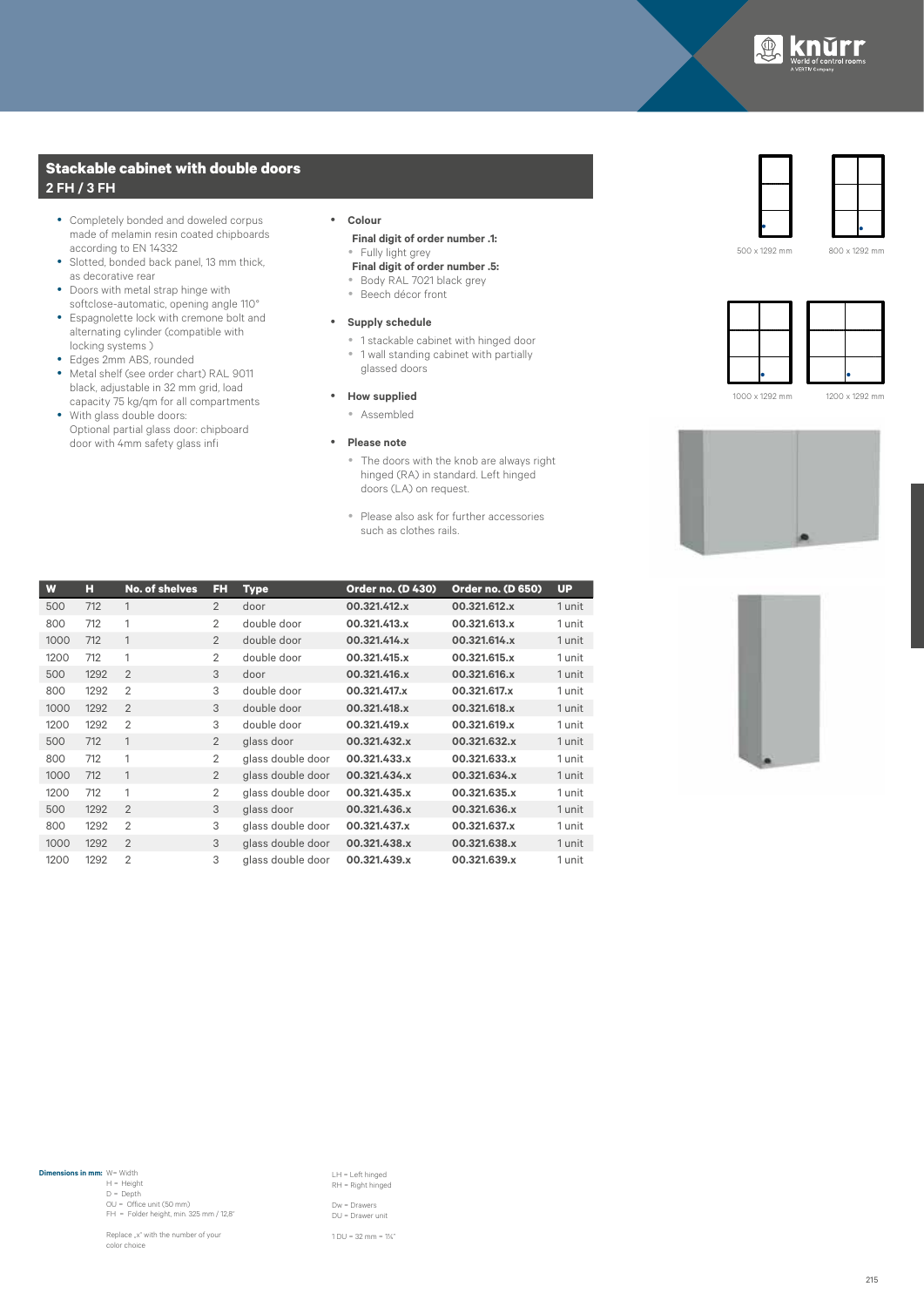#### **Wall-standing shelf unit 2 FH / 3 FH / 5 FH**

- Completely bonded and doweled corpus made of melamin resin coated chipboards according to EN 14332
- All-around, pre-assembled pedestal with metal levelling feet to compensate surface irregularities
- Slotted, bonded back panel, 13 mm thick, as decorative rear
- Edges 2mm ABS, rounded
- Metal shelf (see order chart) 9011 black, adjustable in 32 mm grid, load capacity 75 kg/qm for all compartments

## y **Colour**

- **Final digit of order number .1:** • Fully light grey
- **Final digit of order number .5:** y Body RAL 7021 black grey
- 
- **•** Supply schedule
	- 1 wall standing shelf unit

#### **•** How supplied

• Assembled

| W    | н    | No. of shelves | FH             | <b>Order no. (D 430)</b> | <b>Order no. (D 650)</b> | <b>UP</b> |
|------|------|----------------|----------------|--------------------------|--------------------------|-----------|
| 500  | 772  | 1              | $\overline{2}$ | 00.321.440.x             | 00.321.640.x             | 1 unit    |
| 800  | 772  | 1              | $\mathbf{2}$   | 00.321.441.x             | 00.321.641.x             | 1 unit    |
| 1000 | 772  | $\mathbf{1}$   | $\overline{2}$ | 00.321.442.x             | 00.321.642.x             | 1 unit    |
| 1200 | 772  | 1              | $\overline{2}$ | 00.321.443.x             | 00.321.643.x             | 1 unit    |
| 500  | 1352 | $\overline{2}$ | 3              | 00.321.444.x             | 00.321.644.x             | 1 unit    |
| 800  | 1352 | $\mathcal{P}$  | 3              | 00.321.445.x             | 00.321.645.x             | 1 unit    |
| 1000 | 1352 | $\overline{2}$ | 3              | 00.321.446.x             | 00.321.646.x             | 1 unit    |
| 1200 | 1352 | $\overline{2}$ | 3              | 00.321.447.x             | 00.321.647.x             | 1 unit    |
| 500  | 2064 | $\overline{4}$ | 5              | 00.321.448.x             | 00.321.648.x             | 1 unit    |
| 800  | 2064 | 4              | 5              | 00.321.449.x             | 00.321.649.x             | 1 unit    |
| 1000 | 2064 | 4              | 5              | 00.321.450.x             | 00.321.650.x             | 1 unit    |
| 1200 | 2064 | 4              | 5              | 00.321.451.x             | 00.321.651.x             | 1 unit    |



500 x 2064 mm

1000 x 2064 mm





#### **Stackable shelf unit 2 FH / 3 FH**

- Completely bonded and doweled corpus made of melamin resin coated chipboards according to EN 14332
- Slotted, bonded back panel, 13 mm thick, as decorative rear
- Edges 2mm ABS, rounded
- Metal shelf (see order chart) RAL 9011 black, adjustable in 32 mm grid, load capacity 75 kg/qm for all compartments
- y **Colour**
	- **Final digit of order number .1:** • Fully light grey
	- **Final digit of order number .5:**
	- y Body RAL 7021 black grey
- **Supply schedule**
- 1 stackable shelf unit
- **•** How supplied
	- Assembled



- **Dimensions in mm:** W= Width<br>H = Height<br>D = Depth  $OU = Office unit (50 mm)$ FH = Folder height, min. 325 mm / 12,8" Replace "x" with the number of your color choice
- LH = Left hinged RH = Right hinged Dw = Drawers DU = Drawer unit 1 DU = 32 mm = 1¼"





1000 x 1292 mm

1200 x 1292 mm

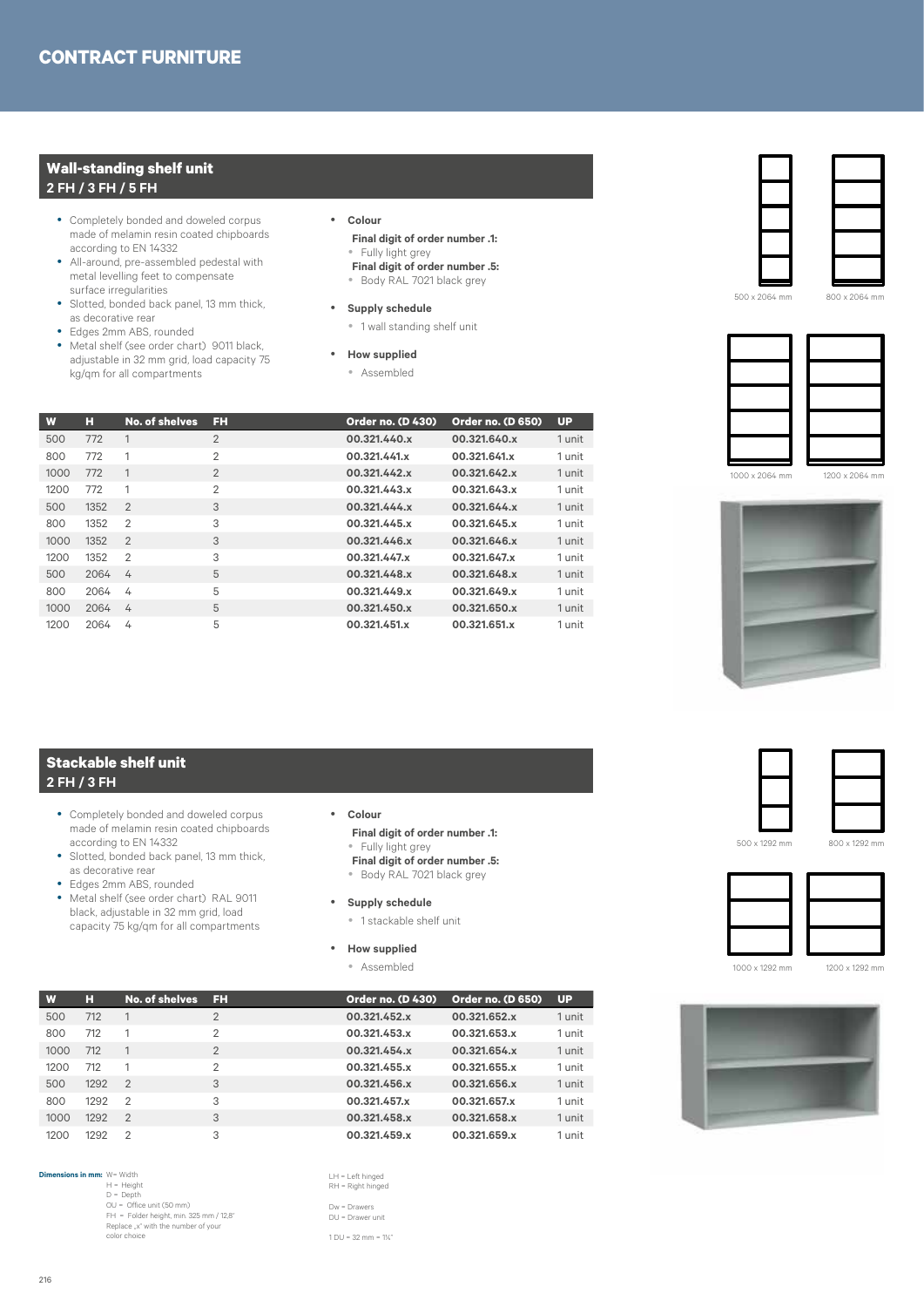

#### **Printer Cabinet**

- Printer cabinet Width 1200 mm Depth 650 mm Height 750 mm
- With cable routing set D80mm at the rear side of top cover and at the bottom of side board
- Shortened shelves for cabling through cabinet
- 28mm top board with straight ABS edge on all sides

#### y **Material / finish**

y Wooden main unit bonded, three layer particle board, FP/Y E1 version, directly coated, fire protection class B2 Body, handles: light grey

#### • Can be adjusted with 4 levelling screws, with plinth

- All cabinets can be locked with cylinder lock
- y With a centre panel
- Segment bow handle, matt nickel plated

#### • Colour

- y Main unit and shelf: RAL 7035 light grey
- $\bullet$  Top board: RAL 7035 lightgrey with black edge
- **Supply schedule** 
	- 1 Printer cabinet

#### **•** How supplied

• Pre assembled

| W.   | ы   |     | Model | Order-no.    | UP   |
|------|-----|-----|-------|--------------|------|
| 1200 | 750 | 650 |       | 00.320.072.1 | unit |



### **Printer Rack ECO**

- Bonded wooden main unit
- Can be adjusted with 4 levelling screws at the bottom board
- With cable routing grommet through top board and bottom for raised floor cabling
- 28mm top board with straight ABS edge on all sides

#### y **Colour**

- Main unit and shelf: RAL 7035 light grey • Top board: RAL 7035 lightgrey with black
- edge

#### Supply schedule

• 1 Printer cabinet





#### **High Desk, Octagonal**

- High desk: perfect for discussions with several people on-site
- Octagonal with storage options for folders and equipment
- Bonded main unit

#### y **Material / Finish**

• Worktop, main unit and shelves - threelayer particle board, FP/Y E1 version, directly coated, fire protection class B2

#### y **Standards**

• EN 438 class for coating material

#### y **Color**

• Worktop, main unit and shelves: light-grey

- **•** Supply schedule
	- 1 standing console
- **How supplied** • Assembled
- 
- y **Note**
	- ESD model on request





217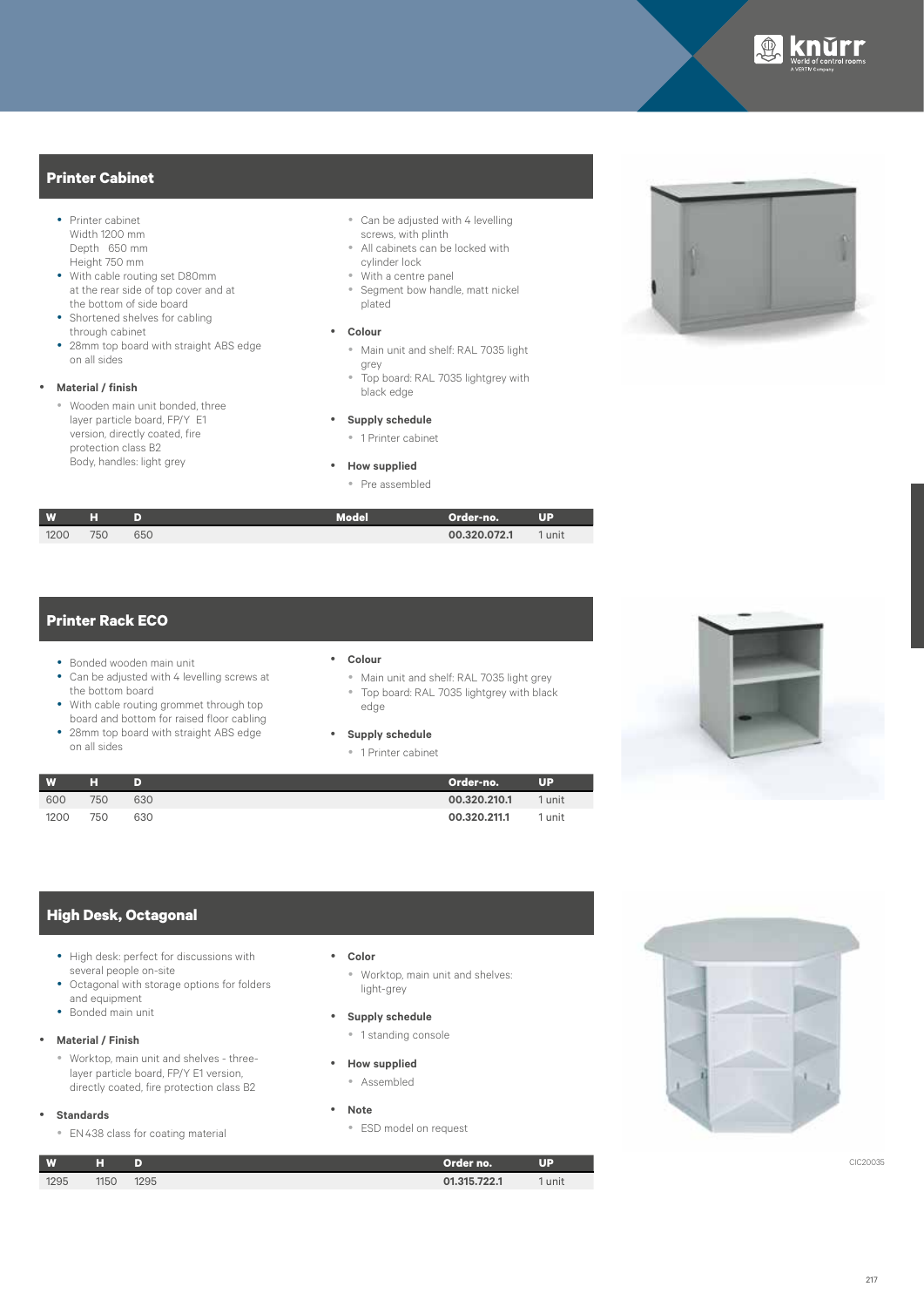#### **Cabinet with sliding doors 2 FH / 3 FH**

- Completely bonded and doweled corpus made of melamin resin coated chipboards according to EN 14332
- Cabinet with middle support wall panel • All-around, pre-assembled pedestal with
- metal levelling feet to compensate surface irregularities • Slotted, bonded back panel, 13 mm thick,
- as decorative rear
- Doors with smooth-running roller gears, push-cylinder lock with exchangeable cylinder (compatible with locking systems), segment bow metal handle 160 mm
- Edges 2 mm ABS, rounded • Metal shelf (see order chart),
- RAL 9011black, adjustable in 32 mm grid, load capacity 75 kg/qm for all compartments

#### y **Colour Final digit of order number .1:**

- Fully light grey **Final digit of order number .5:**
- y Body RAL 7021 black grey
- Beech décor front
- Segment bow handle, matt nickel plated
- **Supply schedule** 
	- 1 wall standing cabinet with sliding door
- **How supplied**
- Assembled

1200 x 1352 mm 1200 x 772 mm





| <b>W</b> | <b>The Second Second</b> | No. of shelves FH |    |              |              |        |
|----------|--------------------------|-------------------|----|--------------|--------------|--------|
| 1200     | 772                      |                   |    | 00.321.460.x | 00.321.660.x | 1 unit |
| 1200     | 1352                     |                   | -3 | 00.321.461.x | 00.321.661.x | 1 unit |
|          |                          |                   |    |              |              |        |

#### **Stackable cabinet with sliding doors 2 FH / 3 FH**

- Completely bonded and doweled corpus made of melamin resin coated chipboards according to EN 14332
- Cabinet with middle support wall panel
- Slotted, bonded back panel, 13 mm thick, as decorative rear
- Doors with smooth-running roller gears, push-cylinder lock with exchangeable cylinder (compatible with locking systems), segment bow metal handle 160mm
- Edges 2 mm ABS, rounded • Metal shelf (see order chart), RAL 9011black, adujustable in 32 mm grid, load capacity 75 kg/qm for all

compart-ments

 **Final digit of order number .1:** • Fully light grey **Final digit of order number .5:**

y **Colour**

- y Body RAL 7021 black grey
- Beech décor front
- Segment bow handle, matt nickel plated
- **Supply schedule** 
	- 1 stackable cabinet with sliding door
- **•** How supplied
	- Assembled





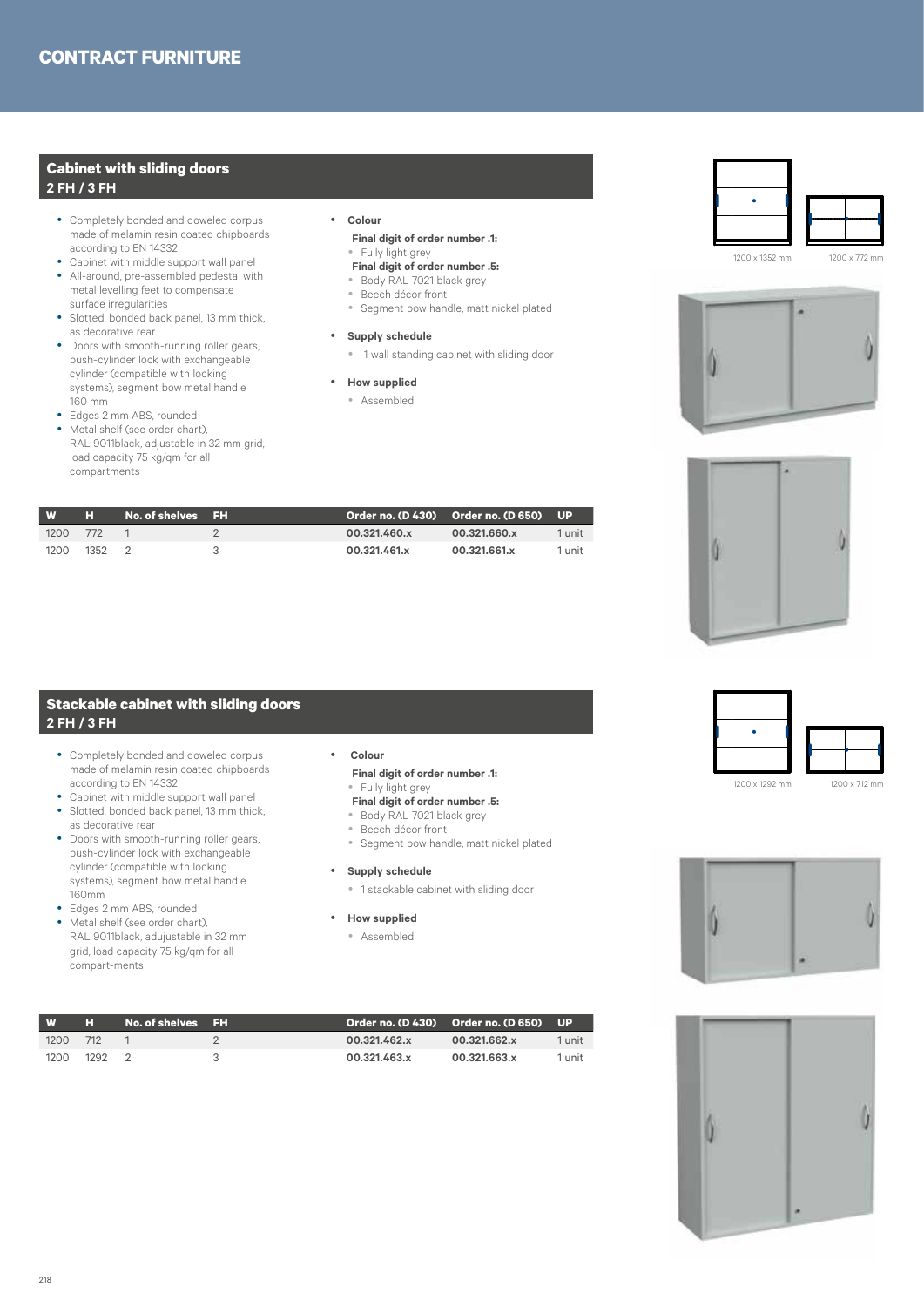

#### **Cabinet with tambour doors 2 FH / 3 FH**

- Completely bonded and doweled corpus made of melamin resin coated chipboards according to EN 14332
- All-around, pre-assembled pedestal with metal levelling feet to compensate surface irregularities
- Slotted, bonded back panel, 13 mm thick, as decorative rear
- Shutter rollers made from smoothrunning plastic lamellas, right to left, push-cylinder lock with exchangeable cylinder (compatible with locking systems), segment bow metal handle 160 mm
- Edges 2mm ABS, rounded • Metal shelf (see order chart),
- RAL 9011black, adujustable in 32 mm grid, load capacity 75 kg/qm
- Conductive version not available
- y **Colour Final digit of order number .1:** • Fully light grey
	- **Final digit of order number .5:**
	- Body RAL 7021 black grey
	- Silver roller shutter
	- Segment bow handle, matt nickel plated
- **Supply schedule** 
	- 1 cabinet with tambour doors
- **•** How supplied
	- Assembled





1200 x 1352 mm 1200 x 772 mm



| <b>W</b> | н.   | No. of shelves FH |              | Order no. (D 430) Order no. (D 650) UP |        |
|----------|------|-------------------|--------------|----------------------------------------|--------|
| 1200     | 772  |                   | 00.321.470.x | 00.321.670.x                           | 1 unit |
| 1200     | 1352 |                   | 00.321.471.x | 00.321.671.x                           | 1 unit |

#### **Stackable cabinet with tambour doors 2 FH / 3 FH**

- Completely bonded and doweled corpus made of melamin resin coated chipboards according to EN 14332
- Slotted, bonded back panel, 13 mm thick, as decorative rear
- Shutter rollers made from smoothrunning plastic lamellas, right to left, push-cylinder lock with exchangeable cylinder (compatible with locking systems), segment bow metal handle 160mm
- Edges 2mm ABS, rounded • Metal shelf (see order chart), RAL 9011black, adujustable in 32 mm grid, load capacity 75 kg/qm
- Conductive version not available
- y **Colour**
	- **Final digit of order number .1:** • Fully light grey
	- **Final digit of order number .5:**
	- y Body RAL 7021 black grey • Silver roller shutter
	- Segment bow handle, matt nickel plated
	-
- **•** Supply schedule • 1 cabinet with tambour doors
- 
- **•** How supplied
	- Assembled





| W    | ы    | D.  | No. of shelves FH |     | Order no. (D 430)  Order no. (D 650)  UP <sup>1</sup> |              |        |
|------|------|-----|-------------------|-----|-------------------------------------------------------|--------------|--------|
| 1200 | 712  | 430 |                   |     | 00.321.472.x                                          | 00.321.672.x | 1 unit |
| 1200 | 1292 | 430 |                   | - 2 | 00.321.473.x                                          | 00.321.673.x | 1 unit |

LH = Left hinged RH = Right hinged

Dw = Drawers DU = Drawer unit

1 DU = 32 mm = 1¼"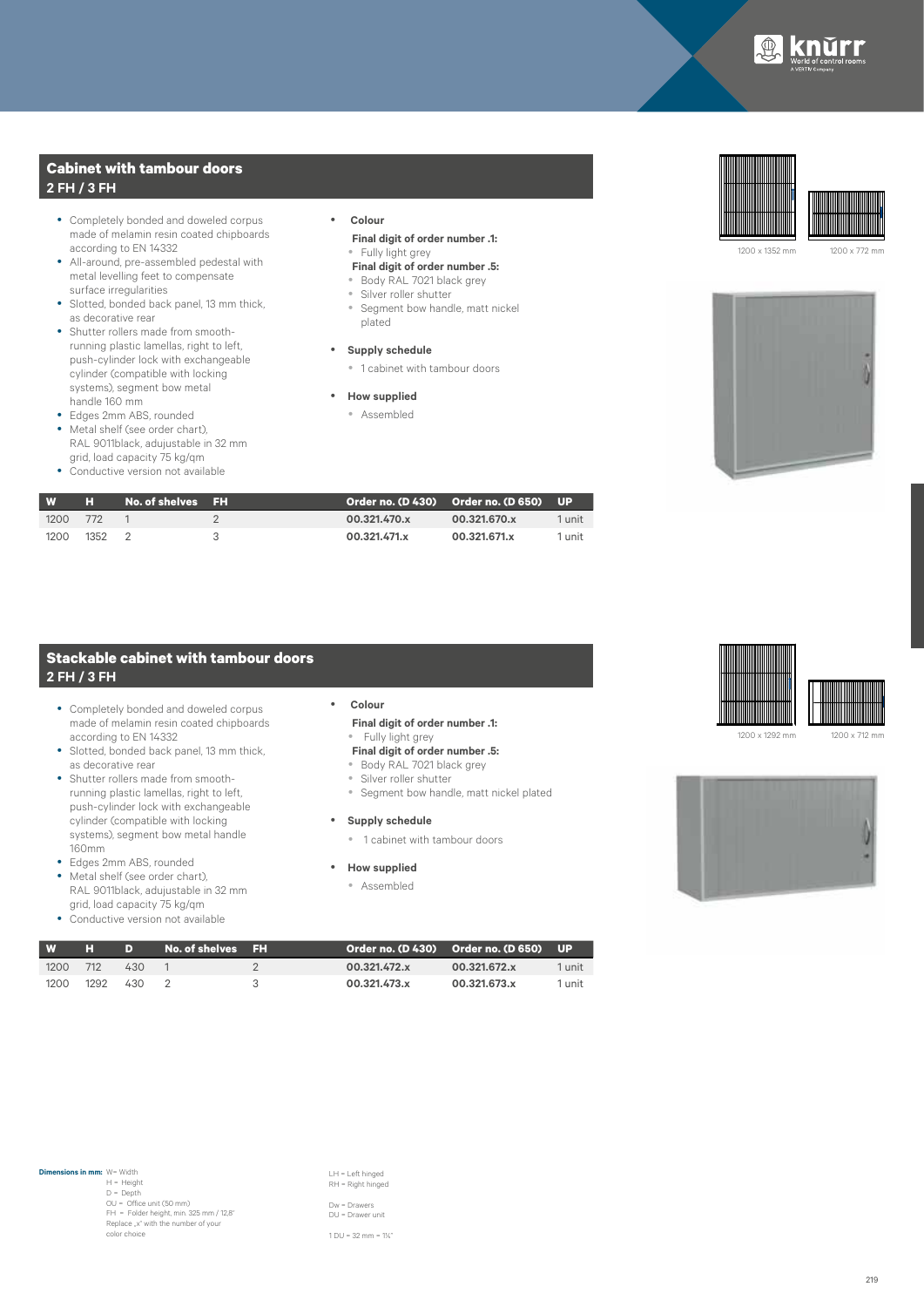#### **Wall-standing cabinet with drawers 2-3-4-5-7-9 drawers**

- Completely bonded and doweled corpus made of melamin resin coated chipboards according to EN 14332
- All-around, pre-assembled pedestal with metal levelling feet to compensate surface irregularities
- Slotted, bonded back panel, 13 mm thick, as decorative rear
- Edges 2 mm ABS, rounded
- Drawer cabinet version (1 SE = 32mm) y Slides:
- Soft Close full pull telescopic slides
- Load rating 650 N<br>• Drawer inside dime
- Drawer inside dimensions: 326 mm deep
- $\bullet$  Drawer usable width = width of the cabinet: minus110 mm
- Drawers made from powder-coated sheet steel, height 91 mm, black on telescopic full pull-out slides
- Trims with segment bow metal handle
- Numerous customer-specific variants of variable trim heights
- Top trim with cylinder lock with exchangeable cylinder
- Reciprocal pull-out locking mechanism tilt protection due to integrated counterweight

#### y **Colour Final digit of order number .1:**

- Fully light grey
- **Final digit of order number .5:** y Body RAL 7021 black grey
- Beech décor front
- Segment bow handle, matt nickel plated
- **•** Supply schedule
	- 1 wall-standing cabinet with drawers
- **•** How supplied
	- Assembled

|  | 800 x 772 mm |  |
|--|--------------|--|
|  |              |  |
|  |              |  |
|  |              |  |
|  |              |  |

11 SE

11 SE



800 x 772 mm

7 SE 7 SE

**22 SE**

4 SE  $\overline{ }$  5 SE 4 SE  $\overline{S}$  5 SE  $7$  SE  $\qquad \qquad$  5 SE



7 SE

8 SE 7 SE

800 x 772 mm

800 x 772 mm







| W    | н    | Dw             | Dw Drawers (1 DU = 32 mm)                      | Order no.(D 430) | Order no.(D 650) | <b>UP</b> |
|------|------|----------------|------------------------------------------------|------------------|------------------|-----------|
| 800  | 772  | $\overline{2}$ | 11DU Top drawer / 1 x 11DU                     | 00.321.474.x     | 00.321.674.x     | 1 unit    |
| 800  | 772  | 3              | 7 DU Top drawer / 1 x 7 DU / 1 x 8 DU          | 00.321.475.x     | 00.321.675.x     | 1 unit    |
| 800  | 772  | 4              | 7 DU Top drawer / 2 x 4 DU / 1 x 7 DU          | 00.321.476.x     | 00.321.676.x     | 1 unit    |
| 800  | 772  | 4              | 7 DU Top drawer / 3 x 5 DU                     | 00.321.477.x     | 00.321.677.x     | 1 unit    |
| 800  | 1352 | 4              | 7 DU Top drawer / 3 x 11 DU                    | 00.321.478.x     | 00.321.678.x     | 1 unit    |
| 800  | 1352 | 5              | 7 DU Top drawer / 3 x 8 DU / 1 x 9 DU          | 00.321.479.x     | 00.321.679.x     | 1 unit    |
| 800  | 1352 | $\overline{7}$ | 7 DU Top drawer / 3 x 4 DU / 2 x 6<br>DU/1x9DU | 00.321.480.x     | 00.321.680.x     | 1 unit    |
| 800  | 1352 | 9              | 7 DU Top drawer / 7 x 4 DU / 1 x 5 DU          | 00.321.481.x     | 00.321.681.x     | 1 unit    |
| 1000 | 772  | 2              | 11 DU Top drawer / 1 x 11 DU                   | 00.321.482.x     | 00.321.682.x     | 1 unit    |
| 1000 | 772  | 3              | 7 DU Top drawer / 1 x 7 DU / 1 x 8 DU          | 00.321.483.x     | 00.321.683.x     | 1 unit    |
| 1000 | 772  | 4              | 7 SDU Top drawer / 2 x 4 DU / 1 x 7<br>DU      | 00.321.484.x     | 00.321.684.x     | 1 unit    |
| 1000 | 772  | 4              | 7 DU Top drawer / 3 x 5 DU                     | 00.321.485.x     | 00.321.685.x     | 1 unit    |
| 1000 | 1352 | 4              | 7 DU Top drawer / 3 x 11 DU                    | 00.321.486.x     | 00.321.686.x     | 1 unit    |
| 1000 | 1352 | 5              | 7 DU Top drawer / 3 x 8 DU / 1 x 9 DU          | 00.321.487.x     | 00.321.687.x     | 1 unit    |
| 1000 | 1352 | $\overline{7}$ | 7 DU Top drawer / 3 x 4 DU / 2 x 6<br>DU/1x9DU | 00.321.488.x     | 00.321.688.x     | 1 unit    |
| 1000 | 1352 | 9              | 7 DU Top drawer / 7 x 4 DU / 1 x 5 DU          | 00.321.489.x     | 00.321.689.x     | 1 unit    |
| 1200 | 772  | $\overline{2}$ | 11 DU Top drawer / 1 x 11 DU                   | 00.321.490.x     | 00.321.690.x     | 1 unit    |
| 1200 | 772  | 3              | 7 DU Top drawer / 1 x 7 DU / 1 x 8 DU          | 00.321.491.x     | 00.321.691.x     | 1 unit    |
| 1200 | 772  | 4              | 7 DU Top drawer / 2 x 4 DU / 1 x 7 DU          | 00.321.492.x     | 00.321.692.x     | 1 unit    |
| 1200 | 772  | 4              | 7 DU Top drawer / 3 x 5 DU                     | 00.321.493.x     | 00.321.693.x     | 1 unit    |
| 1200 | 1352 | 4              | 7 DU Top drawer / 3 x 11 DU                    | 00.321.494.x     | 00.321.694.x     | 1 unit    |
| 1200 | 1352 | 5              | 7 DU Top drawer / 3 x 8 DU / 1 x 9 DU          | 00.321.495.x     | 00.321.695.x     | 1 unit    |
| 1200 | 1352 | $\overline{7}$ | 7 DU Top drawer / 3 x 4 DU / 2 x 6<br>DU/1x9DU | 00.321.496.x     | 00.321.696.x     | 1 unit    |
| 1200 | 1352 | 9              | 7 DU Top drawer / 7 x 4 DU / 1 x 5 DU          | 00.321.497.x     | 00.321.697.x     | 1 unit    |

#### 220



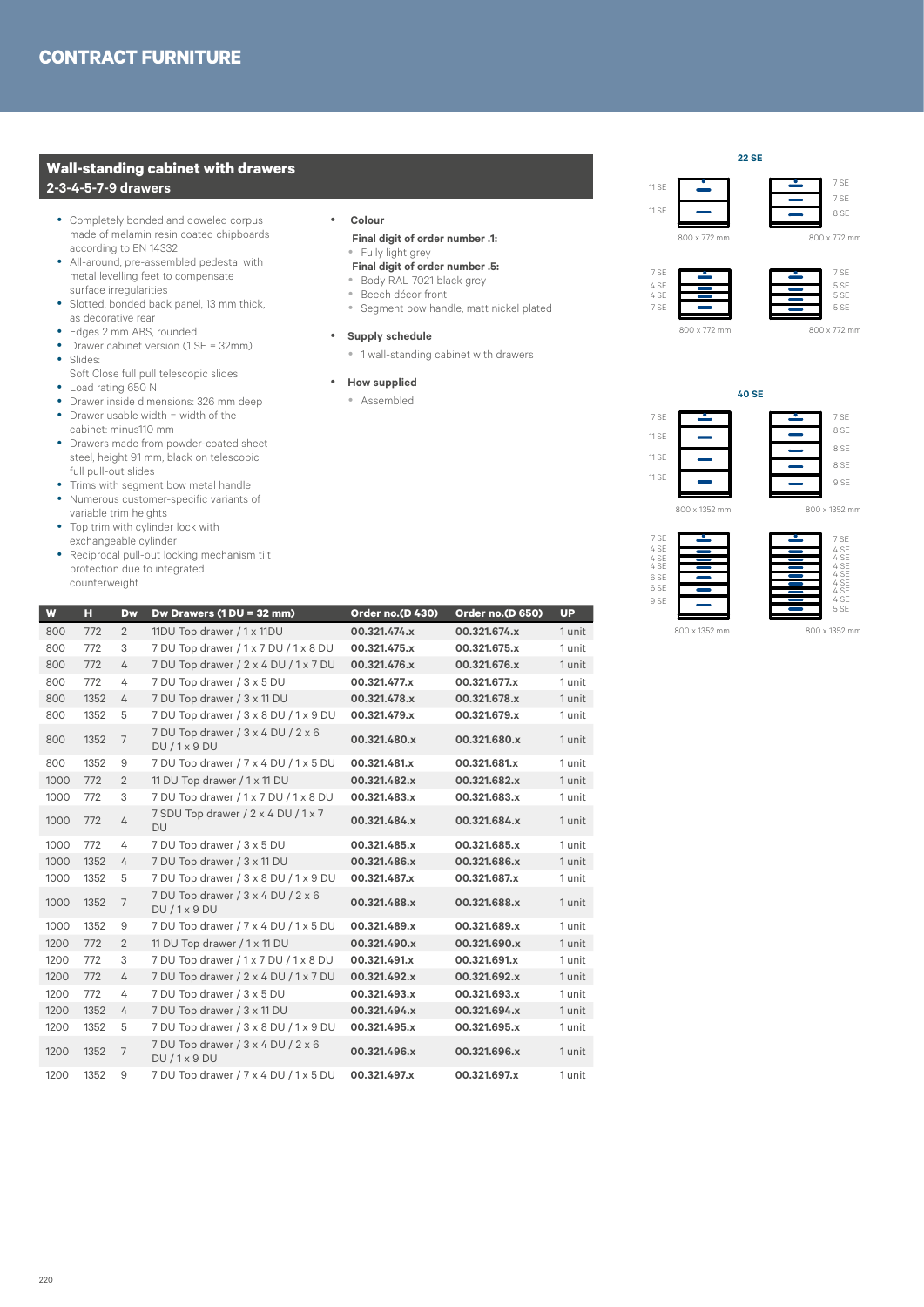

#### **Suspension frame cabinet 2 / 3 drawers**

- Completely bonded and doweled corpus made of melamin resin coated chipboards according to EN 14332
- All-around, pre-assembled pedestal with metal levelling feet to compensate surface irregularities
- Slotted, bonded back panel, 13 mm thick, as decorative rear
- Edges 2mm ABS, rounded
- Suspension frame from powder-coated sheet-steel, black, on telescopic slides, load rating 650 N
- With soft-close automatic<br>• Trime with segment how n Trims with segment bow metal handle
- 160 mm
- Top trim with cylinder lock with exchangeable cylinder
- Reciprocal pull-out locking mechanism tilt protection due to integrated counterweight

#### y **Colour Final digit of order number .1:**

- Fully light grey
- **Final digit of order number .5:** y Body RAL 7021 black grey
- Beech décor front
- Segment bow handle, matt nickel plated

#### **•** How supplied

• Assembled





| <b>W</b> | н    | No. of drawers |              | Order no. (D 430) Order no. (D 650) UP |        |
|----------|------|----------------|--------------|----------------------------------------|--------|
| 800      | 772  |                | 00.321.498.x | 00.321.698.x                           | 1 unit |
| 800      | 1352 | ્ર             | 00.321.499.x | 00.321.699.x                           | 1 unit |

#### **Safe-deposit cabinet with 8 compartments**

- Completely bonded and doweled corpus made of melamin resin coated chipboards according to EN 14332
- All-around, pre-assembled pedestal with metal levelling feet to compensate surface irregularities
- Slotted, bonded back panel, 13 mm thick, as decorative rear
- 8 doors (4 left hinged, 4 right hinged)
- Doors with metal strap hinge with
- softclose-automatic, opening angle 110° • Flush lock with changeable locking
- cylinder
- Edges 2 mm ABS, rounded • Middle support wall panel and fixed
- installed shelves (Chipboard shelf volume-conductive in ESD version)

#### y **Colour**

- **Final digit of order number .1:** • Fully light grey
- **Final digit of order number .5:**
- y Body RAL 7021 black grey • Beech décor front
- 

#### **•** Supply schedule

- <sup>\*</sup> 1 Safe-deposit cabinet with individually locking doors.
- **How supplied** 
	- Assembled



| W<br>н |          | Order-no.    | <b>UP</b> |
|--------|----------|--------------|-----------|
| 1200   | 2064 430 | 00.321.500.x | 1 unit    |

#### **Dimensions in mm:** W= Width

I

H = Height D = Depth  $OU = Offica$  unit (50 mm) FH = Folder height, min. 325 mm / 12,8"<br>Replace "x" with the number of your color choice

LH = Left hinged RH = Right hinged Dw = Drawers DU = Drawer unit

1 DU = 32 mm = 1¼"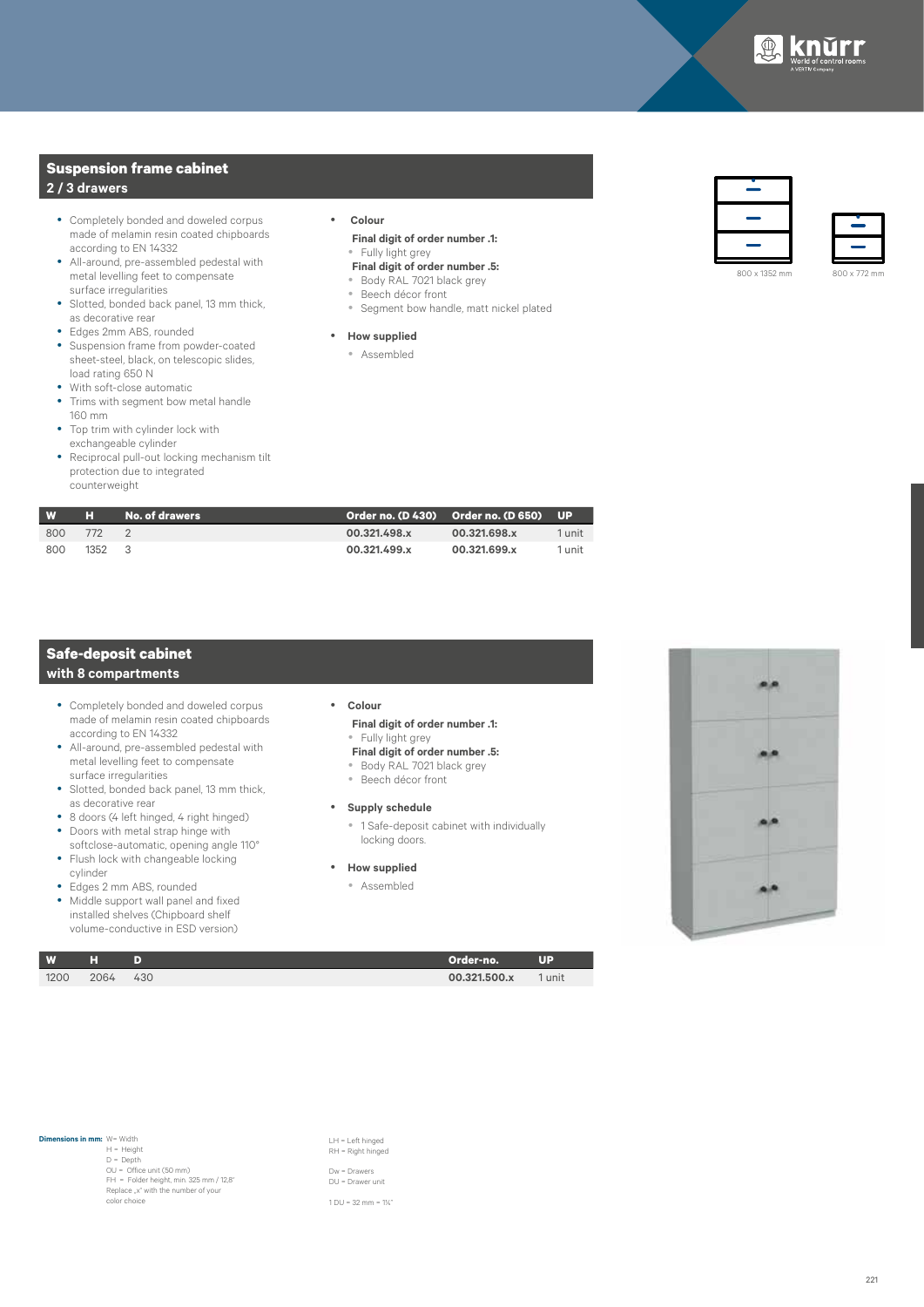# **KNÜRR® SIT-STAND WORKSTATION**

The base for a healthy office enviroment



## *Accessories:*



**Pedestals**



**Vertical Cable Guide**



**Horizontal Cable Duct**

| <b>Description</b>          | Order no.    | <b>UP</b> |
|-----------------------------|--------------|-----------|
| Desk, light grey            | 04.322.225.A | 1 unit    |
| Desk, nelson oak            | 04.322.225.B | 1 unit    |
| Vertical cable management   | 04.322.231.9 | 1 unit    |
| Horizontal cable management | 04.322.235.9 | 1 unit    |
| Pedestal 1/3x3 OU, D600     | 00.321.550.1 | 1 unit    |
| Pedestal 1/3/6 OU, D600     | 00.321.551.1 | 1 unit    |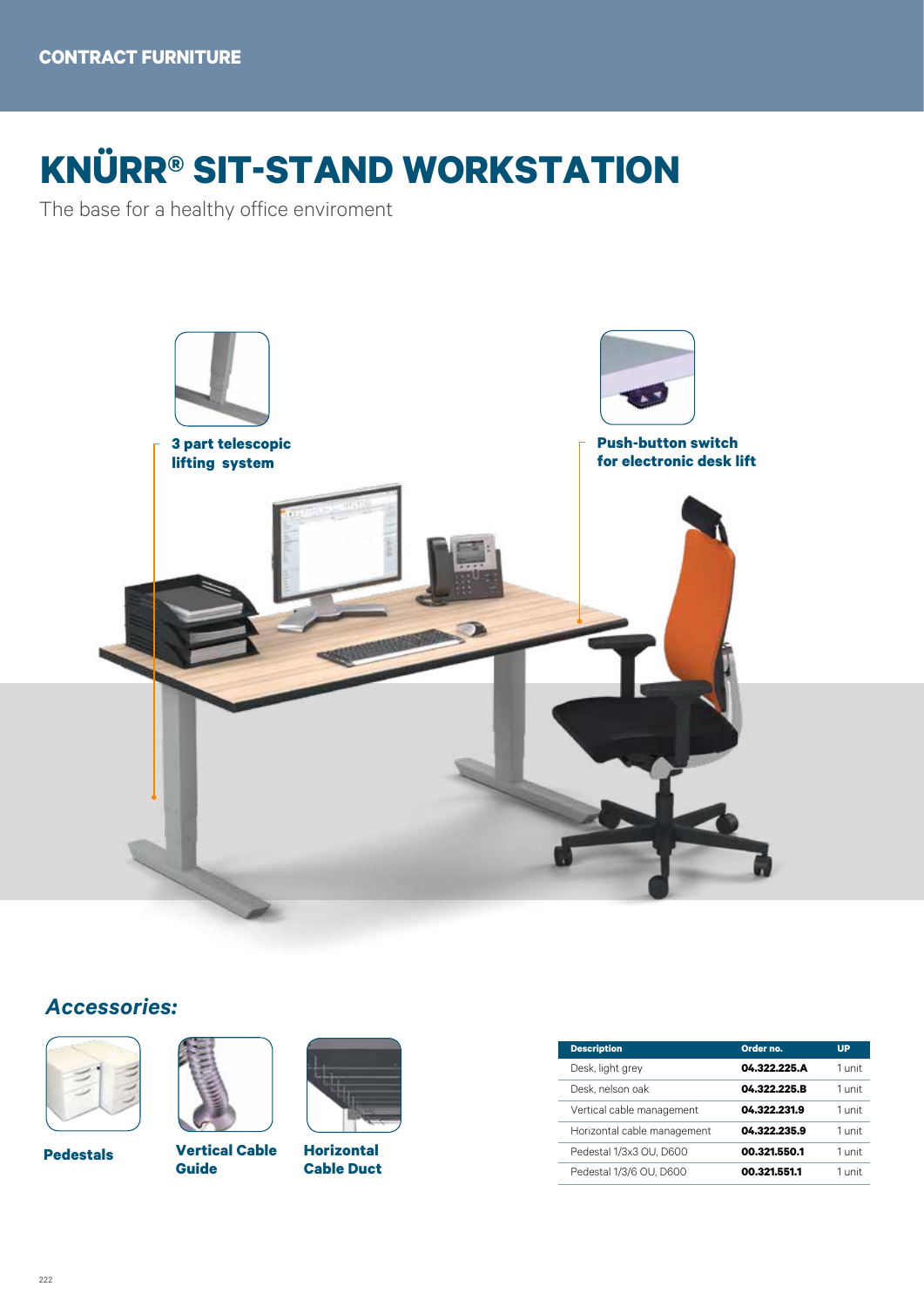

## *Sit-Stand vs. Fixed Height Workstations*

**At least 80 per cent of work on computer screens is still done sitting down. Permanent sitting, unfavourable and restricted sitting posture, one-sided movements and so-called forced postures place considerable strain on the support and movement apparatus in the neck, shoulder and back area.** 

Numerous occupational health studies prove this: In the office, every opportunity for more movement at work should be used, because two thirds of all users of sit-stand desks have demonstrably fewer

complaints in the back and neck area. Occupational physicians report about 40 per cent less absenteeism due to incapacity to work. Alternating between sitting and standing while working promotes general well-being, activates the heart and circulation, and prevents muscle inactivity. But that's not all: sitting/standing workplaces have been proven to contribute to better motivation and job satisfaction among employees - their performance increases by up to 20 per cent.

- **Relief of the spine**
- П **Activation of the cardiovascular system**
- **For every office workplace**
- **Promotes motivation and performance**
- **Reduction of days lost due to illness**
- **For all body sizes**
- **Electromotive height adjustment**



- Three-part telescopic column
- Ambient temperature at installation site: +10° to +40 (only suitable for dry rooms)
- 
- Power supply: 230V / 50Hz
- Power consumption: max. 350W (standby: 0.1W)
- Duty cycle: 10% ~ 6 min./H or 2 min. continuous operation at full load
- Lifting speed: max. 38mm/s (without load)
- Adjustment range: 630mm to 1270mm (640mm)
- Noise level: < 55dB
- Stable base frame with variable-width steel traverse
- Tabletop 30 mm, HPL Coated with 3 mm ABS edging
- Dimensions: W x D 1600 x 800 mm
- Surface load: 80 kg
- Packaging units for easy self-assembly